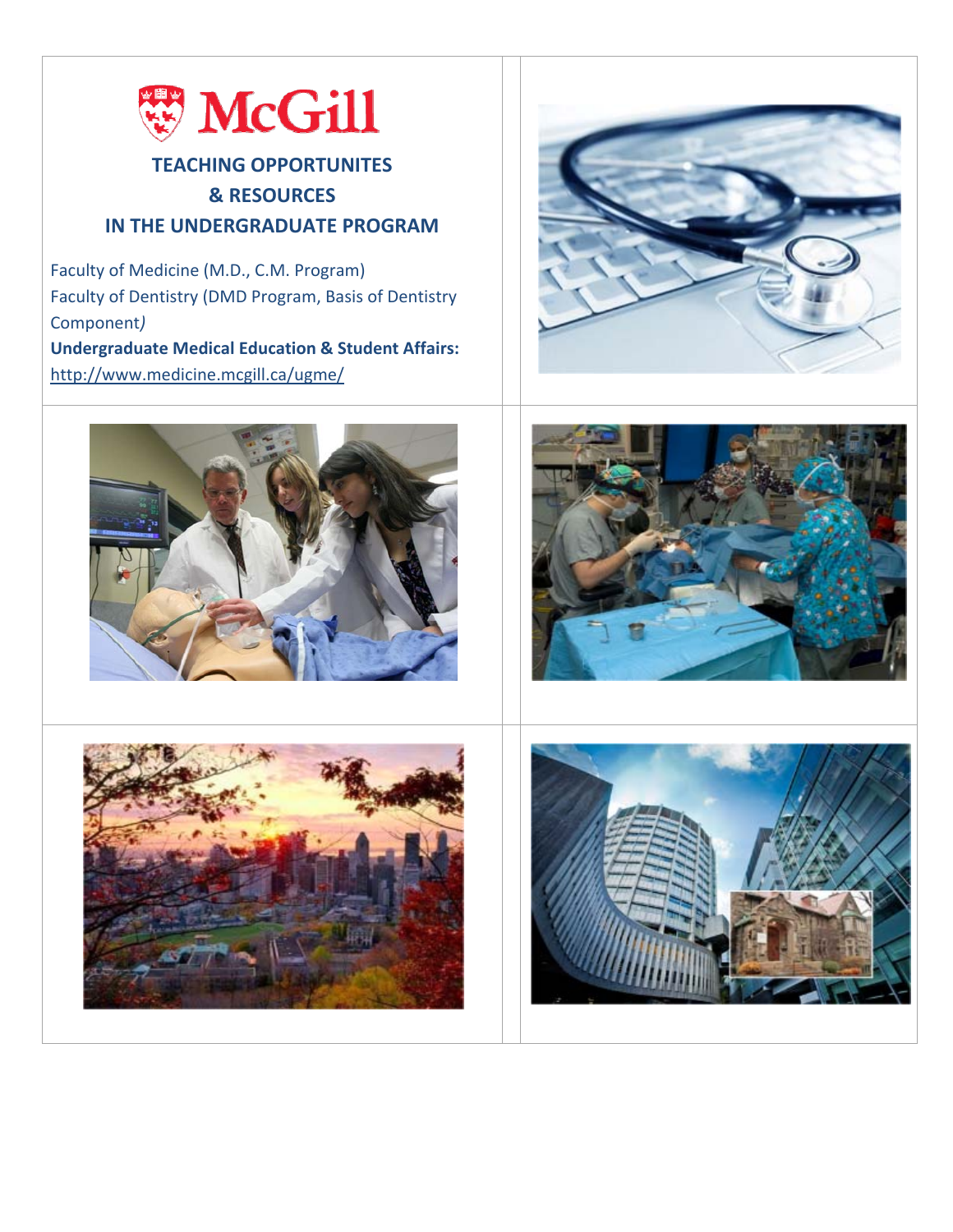#### **BASIS OF MEDICINE (YEAR 1)**

BOM occupies the first 18 months of medical school. It provides a systems‐based, integrated approach to normal and abnormal function. Eight units, in blocks of three to fourteen weeks, cover basic sciences applicable to clinical practice. There has been a decrease in lecture time in the Basis of Medicine Unit and an increase in small group sessions while the focus is often on clinical correlation with topics covered in whole class sessions (physical examination skills have also been integrated)\*. Faculty is recruited to facilitate these small groups in all units as well as lectures, labs, computer assisted instruction, interactive large group sessions. There are many opportunities to work with scientists and physicians within each of the units. Here is a list of small groups being held in this academic year in different units:

Ethical Issues in Biomedical Technology / Genetics (Unit 1‐8) Cancer and Oncogenes / Genetics of Cancer (Unit 1‐8) Genetics‐ Problem Solving (Unit 1) Clinical Electrophysiology and the ECG (Unit 2) Cardiovascular System related small groups (Unit 2) Renal System related small groups (Unit 2) Respiration related small groups (Unit 2) Sexually Transmitted Infections (Unit 3) Puberty, Contraception and Fertility (Unit 3) Polycystic Ovarian Syndrome (Unit 3) Upper GI Dysmotility (Unit 4) Hospital Visit: Investigating the Patient (Unit 4) Gastric Pathophysiology (Unit 4) Hepatobiliary Function (Unit 4) Gastrointestinal Malabsorption (Unit 4) Growth, Hyper/hypo‐Pituitarism (Unit 4) Adrenal Insufficiency and Hyperfunction (Unit 4) Endocrine Tutorial IV: Obesity and Under Nutrition (Unit 4) Thyroid Physiology and Pathophysiology (Unit 4) Coagulation (Unit 5) Anemia (Unit 5) Transfusion Medicine (Unit 5) Physical Exam Musculoskeletal System (Unit 5) Calcium Homeostasis (Unit 5) Neurology related small groups (i.e. Spinal Cord) (Unit 6) Inflammation, immunity and allergy (Unit 7) Tuberculosis and AIDS (Unit 7) Cell Injury, Degeneration, and Acute Inflammation (Unit 7) Autommunity: Manifestations & Mechanisms (Unit 7) Chronic Inflammation and Healing (Unit 7) Immune‐mediated Tissue Injury (Unit 7) Micro Immunology (Unit 7) Pathology of CNS Infections(Unit 7)

Pharmacokinetics (Unit 8) Neoplasia (Unit 8) Autonomic Nervous System (Unit 8) Pulmonary, Pleural and Mediastinal Neoplasms (Unit 8) COPD and CRLD (Unit 8) Endocarditis, Valvular Heart Disease (Unit 8) Anticoagulantant and Fibrinolytic Drugs (Unit 8) Heart Failure (Unit 8) Atherosclerosis and Coronary Artery Disease (Unit 8) Glomerular Diseases: Glomerulonephritis (Unit 8) Asthma (Unit 8) Urological Neoplasia (Unit 8) Gynecological Pathology (Unit 8) Drug Overdose (Unit 8) Hematopathology (Unit 8) Menopause and Aging (Unit 8) Diabetes (Unit 8) Drugs Used in the Treatment of Arthritis(Unit 8) Upper & Lower GI Tract (Unit 8) Breast Diseases (Unit 8) Diseases of the Liver, Pancreas and Biliary Tree (Unit 8) Genetic Testing in Families and Populations (Unit 8) Biostatistics / Chance (Unit 8) CNS: Cerebrovascular Disease and Trauma (Unit 8) Psychotropic Drugs (Unit 8) Prenatal Diagnosis (Unit 8) Global Health Case Study (Unit 8) CNS: Space‐Occupying Lesions and Brain Tumours (Unit 8) Genetics of Intellectual Disability (Unit 8) Communication/ Related issues in Pathology ‐ Death Certificate (Unit 8) Anesthetics and Analgesics (Unit 8) Alcoholism and Drug Abuse (Unit 8)

If you would like more information about teaching opportunities or to get involved in the Basis of Medicine program, please contact Ms. Anna Lee (basis.med@mcgill.ca)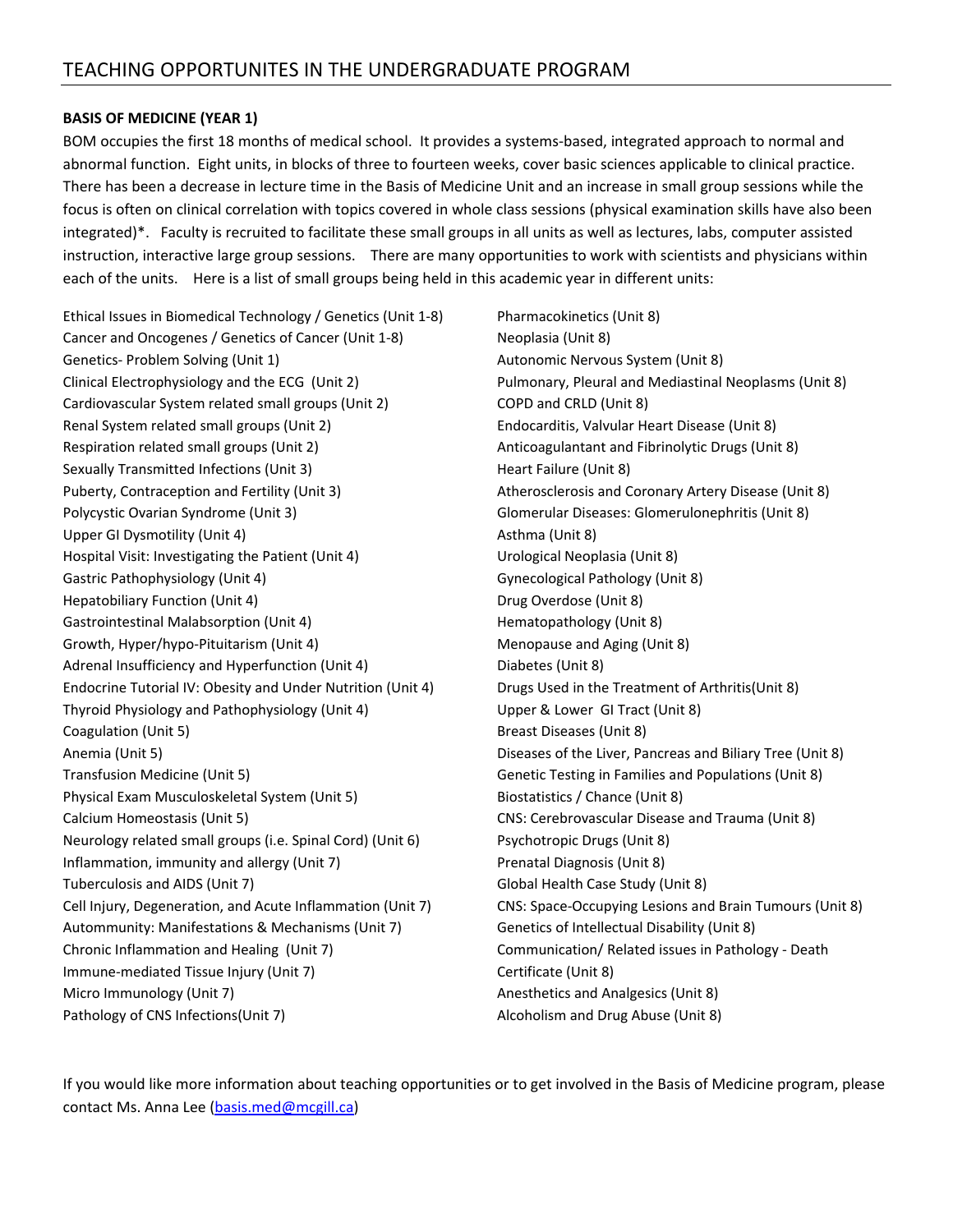### **INTRODUCTION TO CLINICAL MEDICINE (YEAR 2)**

ICM provides a clinical experience, using both in‐patient and ambulatory settings. The initial segment of this component, Intro to Clinical Sciences‐ICS teaches the physical examination, medical ethics and evidence‐ based medicine. Students rotate to various hospitals and clinical disciplines: internal medicine, pediatrics, family medicine, neurology, oncology, radiology, surgery, anaesthesia, and ophthalmology. The ICM component bridges the Basis of Medicine (BOM) Clerkship components. Whereas in BOM, clinical relevance of the fundamental sciences was emphasized, the focus in ICM shifts to the clinical sciences and its applications. Students are taught essential skills e.g. physical examination, information literacy, ethical principles, surgical skills, basic technical skills, case presentation, problem solving, radiological interpretation and initial patient management. Students have lots of patient contact, but no direct patient responsibility during this component. There are many teaching opportunities on topics like BCLS (Basic Cardiac Life Support), Universal Precautions, Medical Ethics & Health Law, Introduction to Ophthalmology, Clinical Biochemistry, Evidence Based Medicine, Psychiatry, Palliative Care, Aboriginal Medicine, Patient Safety to name a few. The teaching methods vary from lectures to one‐on‐one teaching of techniques. If you would like more information about teaching opportunities or to get involved in the Introduction to Clinical Medicine program, please contact Mrs. Nicole Guedon (clinicaladmin.med@mcgill.ca) or any course director of ICM (See list attached).

#### **CORE AND SENIOR CLERKSHIP (YEAR 3‐4)**

Core Clerkship consists of a one week preclerkship lecture based preparatory sessions focusing on the practical aspects of clerkship which then is then followed by 5 eight‐week rotations, 1 four‐week rotation, 1 four‐week Elective 3. Students spend 4 to 8 weeks in various disciplines in hospitals or community settings. Core Clerkship rotations include in: general surgery, family medicine urban/rural, psychiatry, obstetrics and gynecology, internal medicine. There is also an Integrated Clerkship offering a longitudinal experience during the third year in Outaouais. Senior Clerkship consists of 3 four‐week compulsory rotations including emergency medicine, geriatric medicine and surgery sub‐specialty and 4 four‐week electives (either clinical or basic science seminar). In comparison to Introduction to Medicine (ICM), students are given patient responsibility, but always under supervision. The Advanced Cardiac Life Support (ACLS) course is also taken during this time. There are many teaching opportunities in each rotation which offers core teaching sessions organized around common clinical presentations seen in their discipline. If you would like more information about teaching opportunities or to get involved in the Core or Senior Clerkship program, please contact Mrs. Nicole Guedon (clinicaladmin.med@mcgill.ca) or any clerkship director (See list attached).

#### **PHYSICIANSHIP AND PHYSICIAN APPRENTICESHIP (LONGITUDINAL PROGRAM)**

Physicianship and Physician Apprenticeship is a longitudinal program that runs throughout the four year. Physicianship consist of a series of lectures, small groups sessions while Physician Apprenticeship consists of small groups that meet throughout the 4 years. The Physician Apprenticeship has been designed to promote student reflection on their transition from layman to physician and to provide an opportunity for mentoring and continuity of the educational process. The group leaders in this course have the title of "Osler Fellow", reflecting the importance that the Faculty places on this course. The Osler Fellows meet with their Physician Apprenticeship group (which consists of six medical students, a third-year co-leader, and a fourth-year co-leader) a total of 22 times over four years; the meetings are distributed as follows. They also participate in faculty development half-day activities which occur three to four times per year. There is always a need for Faculty to facilitate small groups and advance scheduling is possible. Recruitment is done annually. Here is a sample list of small groups being held in this academic year:

groups

| Interprofessionalism Teams                                                      | Relating to Team Members*               |
|---------------------------------------------------------------------------------|-----------------------------------------|
| Spirituality, Religious Adherence & Medicine                                    | Medicine & Society related small groups |
| Conflict of Interest & the Pharmaceutical Industry                              | Communication Plus* related small grou  |
| Taking a Medical History*                                                       | Professionalism related small groups    |
| Health Promotion, Sexual History                                                | Public Health related small groups      |
| Ethical Challenges in Interviewing                                              | <b>Patient Safety sessions</b>          |
| *These sessions are held at Arnold & Blema Steinberg Medical Simulation Centre. |                                         |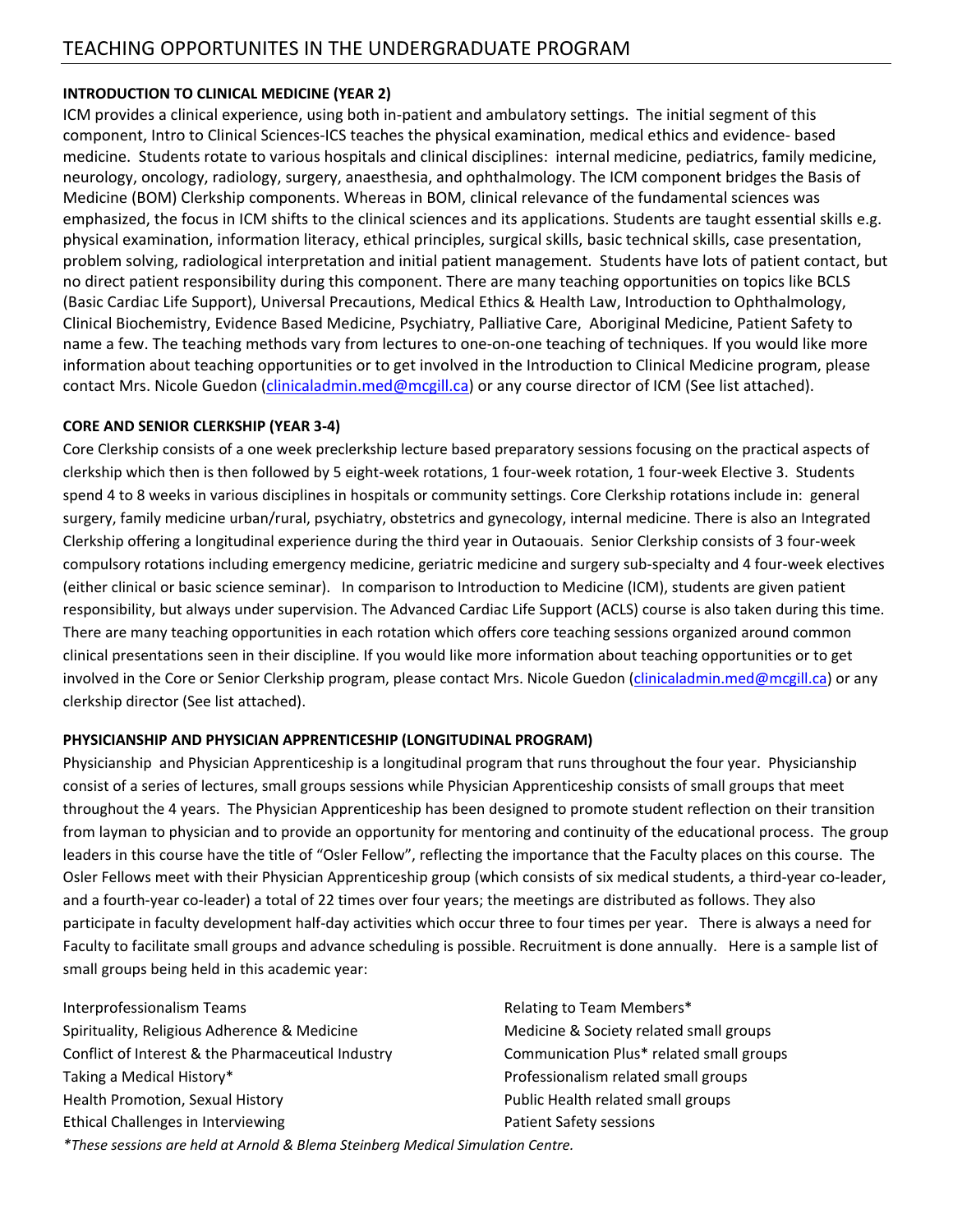Community Health Alliance Program (CHAP): CHAP is a program that offers students the opportunity to work with community organizations, usually those serving disadvantaged or marginalized populations. Examples include needle exchange programs, programs for dietary support for disadvantaged pregnant women, and aboriginal health groups. The CHAP initiative introduces medical students to local organizations and was conceived by medical students but incorporated as an option within Physician Apprenticeship in 2008. If you would like more information about teaching opportunities or to get involved in the Physicianship program, please contact Ms. Toby Cape (adminphysicianship.med@mcgill.ca) or Ms. Anne Briggs (anne.briggs@mcgill.ca).

## **UNDERGRADUATE MEDICAL ELECTIVES**

All undergraduate M.D., C.M. students are required to complete a minimum of 20 weeks of medical electives in a minimum of three different disciplines in order to meet program graduation requirements. The catalog of currently available McGill electives is found at: http://www.medicine.mcgill.ca/ugme/electives/electives\_list\_en.htm. We would like to increase the breadth of our elective offerings. If you are part of a specialty or service that is not yet represented or work in an interesting subspecialty niche and would be willing to supervise third and fourth year elective students, please let us know. Send an e‐ mail to careeradvisor.med@mcgill.ca with the following information:

- Site information (hospital/clinic name and address)
- Elective Chair name, phone #, and e‐mail address
- Chair's Assistant name, phone #, and e-mail address
- **TEA‐TIME TALKS WITH DOCS** (UGME Career Planning Office Initiative)

*Tea‐Time Talk with Docs* is a series of informal seminars in which physicians from a wide‐variety of specialties, practice types, and experiences have the opportunity to enlighten small groups of interested first and second year medical students about the breadth of possibilities within the medical profession over tea and cookies. Participants are required to come to the McIntyre Medical Sciences building for one afternoon "tea hour" to give a brief (15 minutes or so) presentation/speech on their individual daily lives as physicians in their specialty/work scenarios. Time is reserved for questions and discussion. The seminars run during the fall semester each year. To participate, watch your departmental emails for the annual "call for participants" in June/July each year OR email a note expressing interest to Andrea McDaniel at

careeradvisor.med@mcgill.ca.

# *Teaching at the Arnold & Blema Steinberg Medical Simulation Centre and the Undergraduate Program*

A number of teaching opportunities in the 4 year program are held at the *Arnold & Blema Steinberg Medical Simulation Centre* Students felt it was the most effective learning they had done all year to date. Students are able to practice a number of procedures:

- Cardiac output, peripheral vascular resistance, and heart failure – Unit 2, Basis of Medicine
- Blood Drawing Unit 4, Basis of Medicine
- Testing for occult blood Unit 5, Basis of Medicine
- Practice knot tying, sutures, IV insertion, NG tubes, foley catheter – ICM Surgery
- Rheumatological exam ICM Internal Medicine
- Sensitive pelvic exam with patient teachers ICM Family Medicine
- An Approach to the Rectal Exam ‐ Introduction to Clerkship Week
- OSCE type examinations ‐ Family Medicine (Introduction to Clinical Sciences), Obstetrics & Gynecology and Psychiatry clerkship rotations.
	- Interview skills and advanced communication skills using standardized patients as well as how to deal with difficult team members. ‐ Physicianship

• Brief description of the elective (Minimum elective length (2, 3, or 4 weeks), Most common procedures and types of cases, Usual activities in which the student will participate)